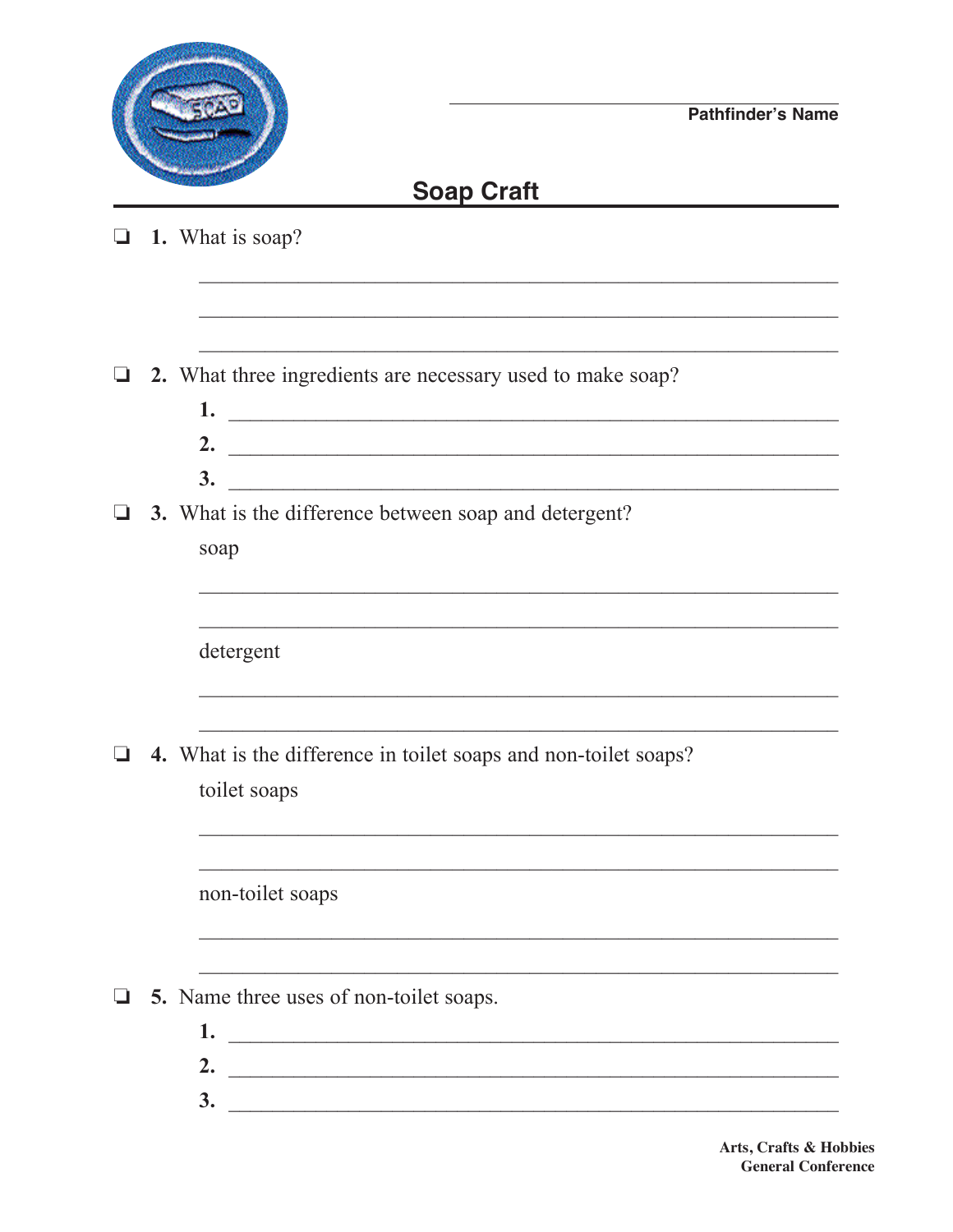|                                        | <b>6.</b> Discuss how toilet soaps work to clean.                                                                 |  |  |  |  |  |
|----------------------------------------|-------------------------------------------------------------------------------------------------------------------|--|--|--|--|--|
|                                        |                                                                                                                   |  |  |  |  |  |
| a.                                     | 7. Research the history and origin of soap. Answer the following questions:<br>What is the oldest record of soap? |  |  |  |  |  |
|                                        |                                                                                                                   |  |  |  |  |  |
| $b$ .                                  | In what context is soap mentioned in the Bible?                                                                   |  |  |  |  |  |
|                                        |                                                                                                                   |  |  |  |  |  |
| c.                                     | How did WWI affect soap production?                                                                               |  |  |  |  |  |
|                                        |                                                                                                                   |  |  |  |  |  |
|                                        | 8. What is soap scum?                                                                                             |  |  |  |  |  |
|                                        |                                                                                                                   |  |  |  |  |  |
|                                        | 9. Carve an object from a bar of soap.                                                                            |  |  |  |  |  |
|                                        | Date completed:                                                                                                   |  |  |  |  |  |
| 10. Decorate a bar of soap for a gift. |                                                                                                                   |  |  |  |  |  |
|                                        | Date completed:                                                                                                   |  |  |  |  |  |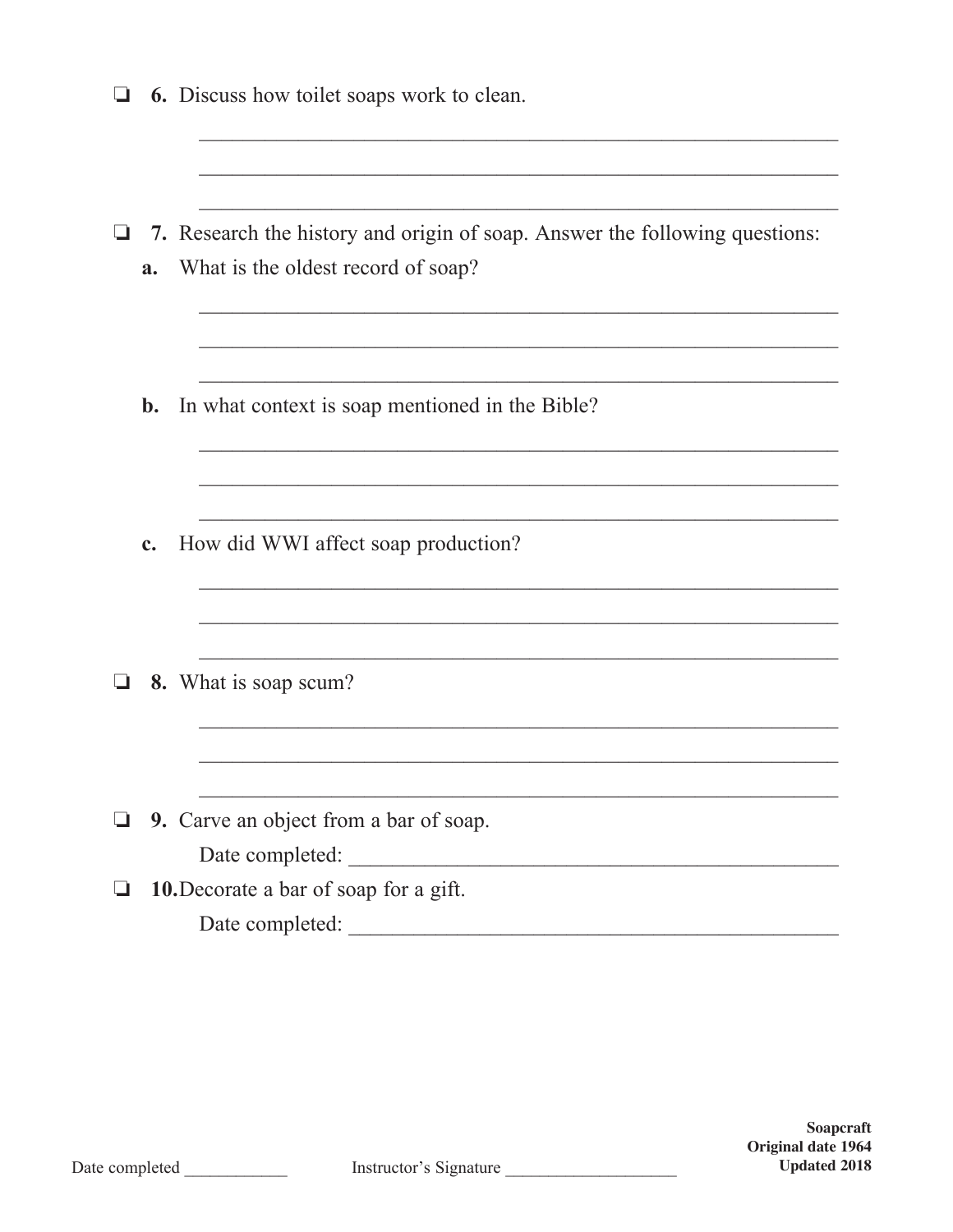## **Soap Craft, Advanced**

- o **1.** Have the Soap Craft Honor.
- o **2.** What safety equipment should be used when making soap with and with out lye?
- **3.** Name three types of lye. Explain what lye is and why it is needed to make soap.

 $\mathcal{L}_\text{max} = \frac{1}{2} \sum_{i=1}^{n} \frac{1}{2} \sum_{i=1}^{n} \frac{1}{2} \sum_{i=1}^{n} \frac{1}{2} \sum_{i=1}^{n} \frac{1}{2} \sum_{i=1}^{n} \frac{1}{2} \sum_{i=1}^{n} \frac{1}{2} \sum_{i=1}^{n} \frac{1}{2} \sum_{i=1}^{n} \frac{1}{2} \sum_{i=1}^{n} \frac{1}{2} \sum_{i=1}^{n} \frac{1}{2} \sum_{i=1}^{n} \frac{1}{2} \sum_{i=1}^{n} \frac{1$ 

 $\mathcal{L}_\text{max} = \frac{1}{2} \sum_{i=1}^{n} \frac{1}{2} \sum_{i=1}^{n} \frac{1}{2} \sum_{i=1}^{n} \frac{1}{2} \sum_{i=1}^{n} \frac{1}{2} \sum_{i=1}^{n} \frac{1}{2} \sum_{i=1}^{n} \frac{1}{2} \sum_{i=1}^{n} \frac{1}{2} \sum_{i=1}^{n} \frac{1}{2} \sum_{i=1}^{n} \frac{1}{2} \sum_{i=1}^{n} \frac{1}{2} \sum_{i=1}^{n} \frac{1}{2} \sum_{i=1}^{n} \frac{1$ 

- **1.** \_\_\_\_\_\_\_\_\_\_\_\_\_\_\_\_\_\_\_\_\_\_\_\_\_\_\_\_\_\_\_\_\_\_\_\_\_\_\_\_\_\_\_\_\_\_\_\_\_\_\_\_\_\_\_\_ **2.** \_\_\_\_\_\_\_\_\_\_\_\_\_\_\_\_\_\_\_\_\_\_\_\_\_\_\_\_\_\_\_\_\_\_\_\_\_\_\_\_\_\_\_\_\_\_\_\_\_\_\_\_\_\_\_\_ **3.** \_\_\_\_\_\_\_\_\_\_\_\_\_\_\_\_\_\_\_\_\_\_\_\_\_\_\_\_\_\_\_\_\_\_\_\_\_\_\_\_\_\_\_\_\_\_\_\_\_\_\_\_\_\_\_\_  $\mathcal{L}_\text{max} = \frac{1}{2} \sum_{i=1}^{n} \frac{1}{2} \sum_{i=1}^{n} \frac{1}{2} \sum_{i=1}^{n} \frac{1}{2} \sum_{i=1}^{n} \frac{1}{2} \sum_{i=1}^{n} \frac{1}{2} \sum_{i=1}^{n} \frac{1}{2} \sum_{i=1}^{n} \frac{1}{2} \sum_{i=1}^{n} \frac{1}{2} \sum_{i=1}^{n} \frac{1}{2} \sum_{i=1}^{n} \frac{1}{2} \sum_{i=1}^{n} \frac{1}{2} \sum_{i=1}^{n} \frac{1$
- o **4.** Describe what happens when a strong base is added to an oil or fat. What is it called?

 $\mathcal{L}_\text{max} = \frac{1}{2} \sum_{i=1}^n \frac{1}{2} \sum_{i=1}^n \frac{1}{2} \sum_{i=1}^n \frac{1}{2} \sum_{i=1}^n \frac{1}{2} \sum_{i=1}^n \frac{1}{2} \sum_{i=1}^n \frac{1}{2} \sum_{i=1}^n \frac{1}{2} \sum_{i=1}^n \frac{1}{2} \sum_{i=1}^n \frac{1}{2} \sum_{i=1}^n \frac{1}{2} \sum_{i=1}^n \frac{1}{2} \sum_{i=1}^n \frac{1}{2} \sum_{i=1}^n$ 

 $\mathcal{L}_\text{max} = \frac{1}{2} \sum_{i=1}^{n} \frac{1}{2} \sum_{i=1}^{n} \frac{1}{2} \sum_{i=1}^{n} \frac{1}{2} \sum_{i=1}^{n} \frac{1}{2} \sum_{i=1}^{n} \frac{1}{2} \sum_{i=1}^{n} \frac{1}{2} \sum_{i=1}^{n} \frac{1}{2} \sum_{i=1}^{n} \frac{1}{2} \sum_{i=1}^{n} \frac{1}{2} \sum_{i=1}^{n} \frac{1}{2} \sum_{i=1}^{n} \frac{1}{2} \sum_{i=1}^{n} \frac{1$ 

 $\frac{1}{2}$  ,  $\frac{1}{2}$  ,  $\frac{1}{2}$  ,  $\frac{1}{2}$  ,  $\frac{1}{2}$  ,  $\frac{1}{2}$  ,  $\frac{1}{2}$  ,  $\frac{1}{2}$  ,  $\frac{1}{2}$  ,  $\frac{1}{2}$  ,  $\frac{1}{2}$  ,  $\frac{1}{2}$  ,  $\frac{1}{2}$  ,  $\frac{1}{2}$  ,  $\frac{1}{2}$  ,  $\frac{1}{2}$  ,  $\frac{1}{2}$  ,  $\frac{1}{2}$  ,  $\frac{1$ 

 $\mathcal{L}_\text{max} = \frac{1}{2} \sum_{i=1}^{n} \frac{1}{2} \sum_{i=1}^{n} \frac{1}{2} \sum_{i=1}^{n} \frac{1}{2} \sum_{i=1}^{n} \frac{1}{2} \sum_{i=1}^{n} \frac{1}{2} \sum_{i=1}^{n} \frac{1}{2} \sum_{i=1}^{n} \frac{1}{2} \sum_{i=1}^{n} \frac{1}{2} \sum_{i=1}^{n} \frac{1}{2} \sum_{i=1}^{n} \frac{1}{2} \sum_{i=1}^{n} \frac{1}{2} \sum_{i=1}^{n} \frac{1$ 

 $\frac{1}{2}$  ,  $\frac{1}{2}$  ,  $\frac{1}{2}$  ,  $\frac{1}{2}$  ,  $\frac{1}{2}$  ,  $\frac{1}{2}$  ,  $\frac{1}{2}$  ,  $\frac{1}{2}$  ,  $\frac{1}{2}$  ,  $\frac{1}{2}$  ,  $\frac{1}{2}$  ,  $\frac{1}{2}$  ,  $\frac{1}{2}$  ,  $\frac{1}{2}$  ,  $\frac{1}{2}$  ,  $\frac{1}{2}$  ,  $\frac{1}{2}$  ,  $\frac{1}{2}$  ,  $\frac{1$ 

 $\mathcal{L}_\text{max} = \frac{1}{2} \sum_{i=1}^n \frac{1}{2} \sum_{i=1}^n \frac{1}{2} \sum_{i=1}^n \frac{1}{2} \sum_{i=1}^n \frac{1}{2} \sum_{i=1}^n \frac{1}{2} \sum_{i=1}^n \frac{1}{2} \sum_{i=1}^n \frac{1}{2} \sum_{i=1}^n \frac{1}{2} \sum_{i=1}^n \frac{1}{2} \sum_{i=1}^n \frac{1}{2} \sum_{i=1}^n \frac{1}{2} \sum_{i=1}^n \frac{1}{2} \sum_{i=1}^n$ 

 $\frac{1}{2}$  ,  $\frac{1}{2}$  ,  $\frac{1}{2}$  ,  $\frac{1}{2}$  ,  $\frac{1}{2}$  ,  $\frac{1}{2}$  ,  $\frac{1}{2}$  ,  $\frac{1}{2}$  ,  $\frac{1}{2}$  ,  $\frac{1}{2}$  ,  $\frac{1}{2}$  ,  $\frac{1}{2}$  ,  $\frac{1}{2}$  ,  $\frac{1}{2}$  ,  $\frac{1}{2}$  ,  $\frac{1}{2}$  ,  $\frac{1}{2}$  ,  $\frac{1}{2}$  ,  $\frac{1$ 

 $\overline{\phantom{a}}$  , and the contract of the contract of the contract of the contract of the contract of the contract of the contract of the contract of the contract of the contract of the contract of the contract of the contrac

 $\mathcal{L}_\text{max} = \frac{1}{2} \sum_{i=1}^{n} \frac{1}{2} \sum_{i=1}^{n} \frac{1}{2} \sum_{i=1}^{n} \frac{1}{2} \sum_{i=1}^{n} \frac{1}{2} \sum_{i=1}^{n} \frac{1}{2} \sum_{i=1}^{n} \frac{1}{2} \sum_{i=1}^{n} \frac{1}{2} \sum_{i=1}^{n} \frac{1}{2} \sum_{i=1}^{n} \frac{1}{2} \sum_{i=1}^{n} \frac{1}{2} \sum_{i=1}^{n} \frac{1}{2} \sum_{i=1}^{n} \frac{1$ 

- □ 5. What makes "hard" soap versus "soft" soap?
- $\Box$  6. What types of fats can be used in making soap?
- □ 7. What is used in making soap transparent?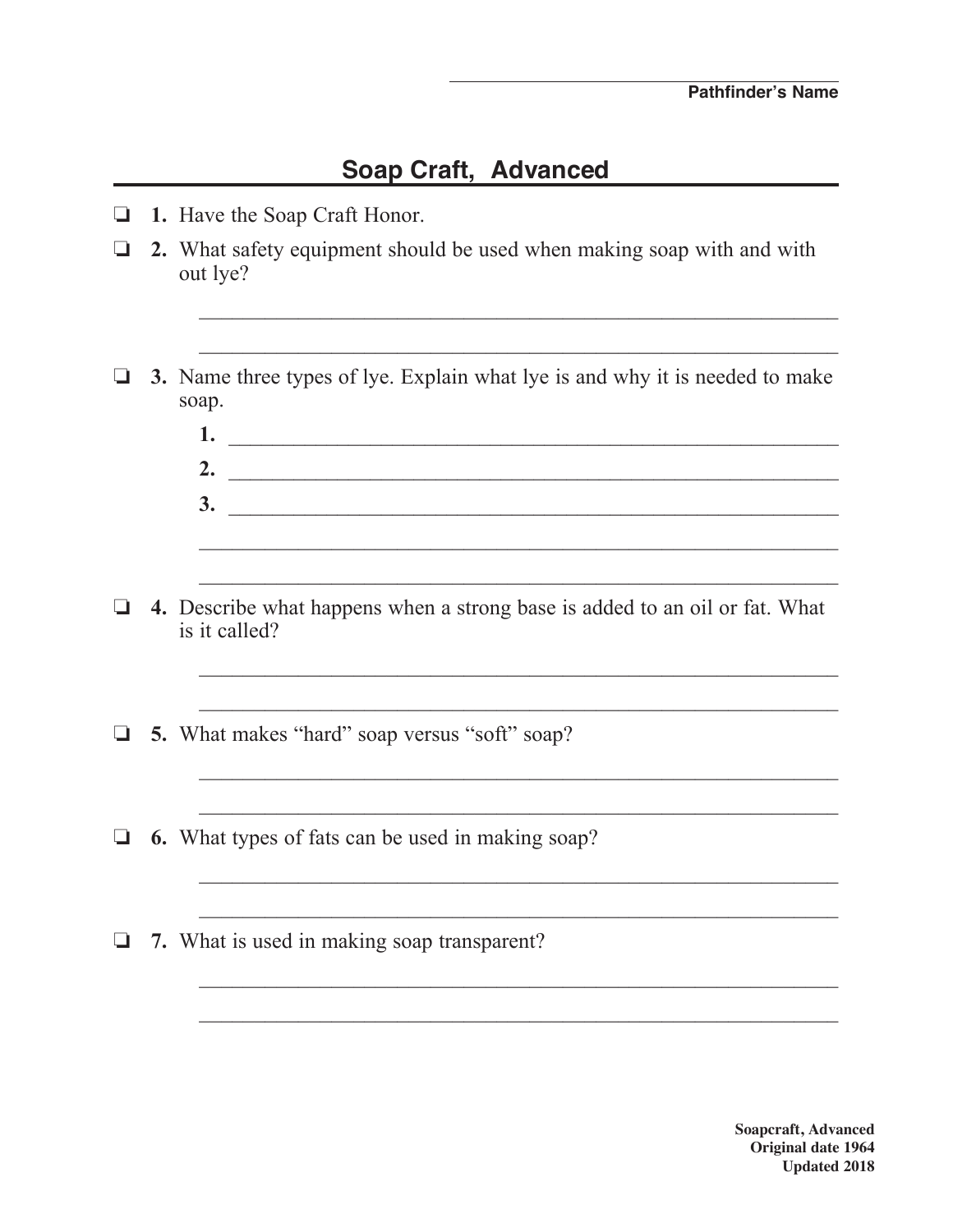|                                                             | 8. What are the advantages and disadvantages of soap and detergent? |                                                            |                                                                             |  |
|-------------------------------------------------------------|---------------------------------------------------------------------|------------------------------------------------------------|-----------------------------------------------------------------------------|--|
|                                                             |                                                                     | Advantages                                                 | Disadvantages                                                               |  |
|                                                             | Soap                                                                |                                                            |                                                                             |  |
|                                                             |                                                                     |                                                            |                                                                             |  |
|                                                             |                                                                     |                                                            |                                                                             |  |
|                                                             | Detergent                                                           |                                                            |                                                                             |  |
|                                                             |                                                                     |                                                            |                                                                             |  |
| ⊔                                                           | 9. What makes soap float?                                           |                                                            |                                                                             |  |
|                                                             |                                                                     |                                                            |                                                                             |  |
|                                                             |                                                                     |                                                            |                                                                             |  |
| 10. Learn the following verses: Jeremiah 2:22, Malachi 3:2. |                                                                     |                                                            |                                                                             |  |
|                                                             |                                                                     | Date completed                                             |                                                                             |  |
|                                                             |                                                                     | $\Box$ 11. Identify some things that can be added to soap. |                                                                             |  |
|                                                             |                                                                     |                                                            |                                                                             |  |
|                                                             |                                                                     |                                                            |                                                                             |  |
|                                                             | why.                                                                |                                                            | 12. What can be used as soap molds? Discuss what should not be used and     |  |
|                                                             |                                                                     |                                                            |                                                                             |  |
|                                                             |                                                                     |                                                            |                                                                             |  |
|                                                             |                                                                     | use of lye and explain why it is not needed.               | 13. Describe six methods of making soap. Note which ones do not require the |  |
|                                                             |                                                                     |                                                            |                                                                             |  |
|                                                             |                                                                     |                                                            |                                                                             |  |
|                                                             |                                                                     | 1.                                                         |                                                                             |  |
|                                                             |                                                                     | 2. $\qquad \qquad$                                         |                                                                             |  |
|                                                             | 4.                                                                  |                                                            | $\frac{3}{2}$                                                               |  |
|                                                             | 5.                                                                  |                                                            | <u> 2008 - Johann John Stein, markin am deutscher Stein († 2008)</u>        |  |